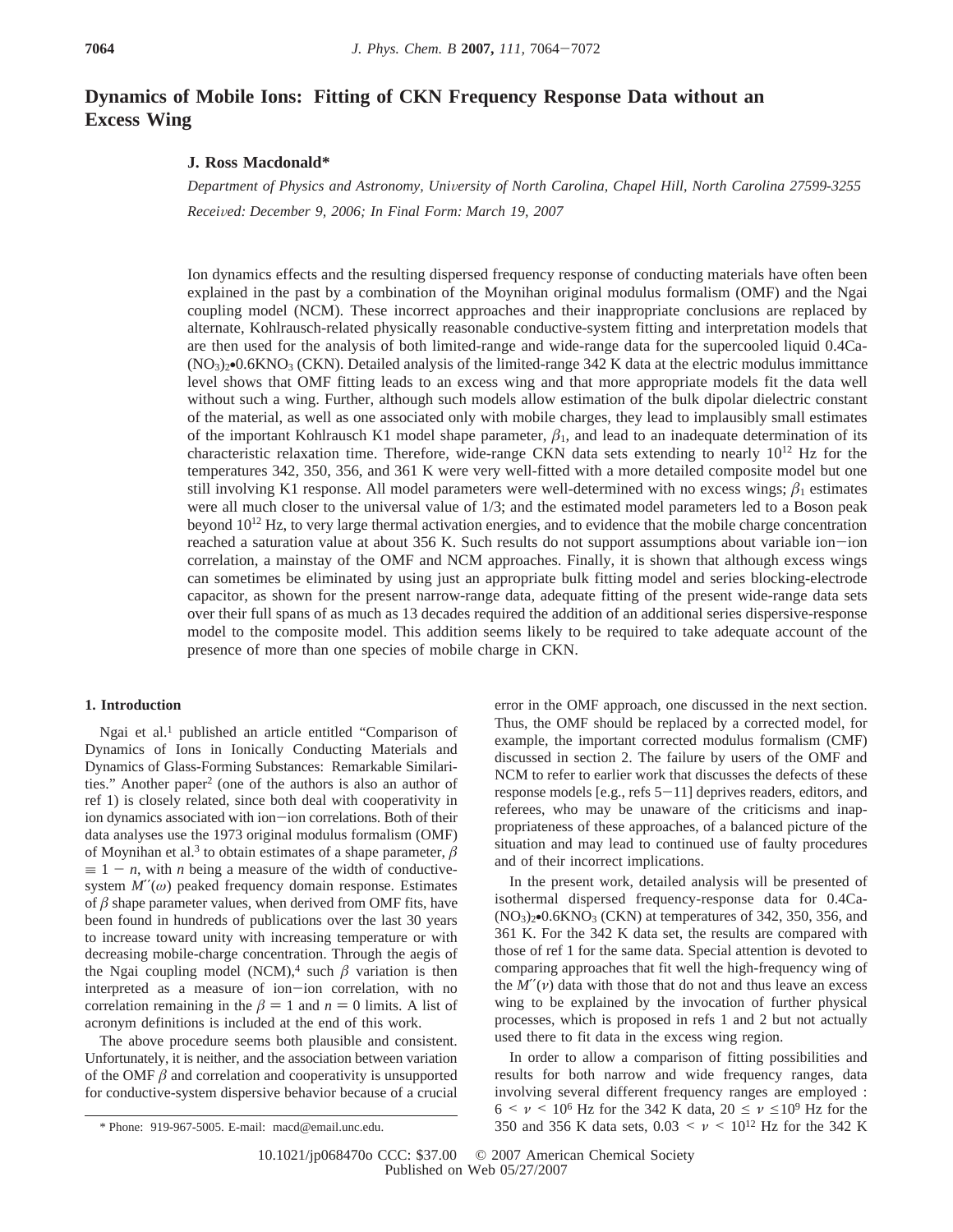data set, and  $20 \le \nu \le 10^{12}$  Hz for the 361 K one. The smaller 342 K set, called NW for narrow window hereafter, was cut off at both ends and is used for initial analysis. The 350 and 356 K sets were not cut off but do not extend as far into the high-frequency region as do the 342 and 361 K ones. The full four data sets will be designated hereafter by WW, for wide window.

After a discussion of fitting models in section 2, the next two sections present detailed fitting results and excess wing discussion for the NW data set. Section 5 compares excess wing and better fitting results for the NW and WW CKN data sets and for some other materials, and section 6 is a summary of the results.

## **2. Data Analysis Approaches**

**2.1. Kohlrausch-Related Models.** The ref 1 authors state that their CKN fit lines are "...the high-frequency part of the Fourier transform of the Kohlrausch fit to the same data expressed at the electric modulus, *M*\*, and transforming the obtained fit to  $\epsilon$ "." More explicitly, the Kohlrausch fit that they mention involves transformation of stretched-exponential (SE) temporal response:  $\phi(t) \equiv \exp[-(t/\tau)^{\beta}]$ , to the frequency domain, where  $\tau$  is the characteristic relaxation time of dispersed response and  $\beta$  is its shape parameter, with  $0 \leq \beta \leq 1$ . Their fits of the 342 K frequency-response data led to a *τ* estimate of  $6.6 \times 10^{-4}$  s, and they list  $\beta$  estimates of both 0.66 and 0.67.

The above description of the fit model used in ref 1 is ambiguous and thus requires clarification because users of the OMF and NCM approaches have not generally distinguished between two different but closely related conductive-system Kohlrausch frequency-response models, K0 and K1.<sup>11</sup> These models were originally designated KWW0 and KWW1<sup>12</sup> and also as CSD0 and CSD1, respectively.6 No such overt model distinctions appear in publications using the OMF and NCM fitting models. All models are most appropriate for materials with mobile charge of a single species.

The one-sided Fourier transform of the  $\phi(t)$  correlation function leads, for conductive-system situations, to a normalized expression for the complex resistivity frequency response, $8,11$ 

$$
I_k(\omega) = I'_k(\omega) + iI''_k(\omega) = \int_0^\infty \exp(-i\omega t) \left( -\frac{d\phi_k(t)}{dt} \right) dt
$$
\n(1)

where the index  $k$  is set to zero to identify the K0 model. When  $I_0(\omega)$  is unnormalized and transformed from the resistivity level to the complex electric modulus level, one obtains an expression for the K0 response model,

$$
M_{\text{C}0}(\omega) = i\omega \epsilon_{\text{V}} \rho_{\text{C}0}(\omega) = i\omega \epsilon_{\text{V}} \rho_0 I_0(\omega) \tag{2}
$$

where the C subscript indicates a conductive-system situation,  $\epsilon_{\rm V}$  is the permittivity of vacuum, and  $\rho_0$  is the direct current resistivity. When used as a fitting model, the K0 involves the free parameters  $\rho_0 \equiv 1/\sigma_0$ ,  $\tau_0$ , and  $\beta_0$ , where  $\tau_0$  is the characteristic relaxation time of stretched-exponential temporal response and  $\beta_0$  is its shape parameter.

In spite of the model description in ref 1, the K0 is not the model its authors actually used for their CKN analyses, as verified herein by data fitting comparisons. Instead, they used the OMF K1 model<sup>3</sup> calculated from the  $I_0(\omega)$  expression of eq 1 by

where the 01 subscript indicates that  $I_{01}(\omega)$  function is of the form of  $I_0(\omega)$  but involves the  $k = 1$  shape parameter,  $\beta_1$ , rather than that of the K0 model,  $\beta_0$ .<sup>8,11</sup> Although there are no closedform expressions for the K0 and K1 models for arbitrary values of their shape parameters, their responses may be accurately calculated to five or more significant figures for data fitting, simulation, or inversion using the free LEVM complex nonlinear least-squares program.13

The K1 model parameters are  $\rho_0$ ,  $\tau_0$ , and  $\beta_1$ . When fitting the same data with the K0 or K1 models, their parameter estimates, especially those of  $\tau_0$  and  $\beta_1$ , are quite different. The  $\beta_1$  shape parameter is just designated as  $\beta$  in OMF/NCM treatments using the K1 model. It is important to note that the K1 model is the only CSD one that has been derived from both macroscopic<sup>3</sup> and microscopic approaches,<sup>14,15</sup> as shown in refs 11, 14, and 15. Not only is it thus unique but in addition and most importantly it has been found to fit frequency-response data for a wide variety of materials involving charge carriers of a single species, as discussed below.

**2.2. Disparate Limiting Dielectric Constants and Composite Fitting Models.** The names of the composite fitting models considered here include three elements in the form CBS, where C represents an ideal capacitance in parallel with B; B denotes a bulk dispersion response model; and S designates a model representing electrode polarization effects, in series with CB. In the present NW work, it is found sufficient to take S as an ideal blocking capacitance. The name of the most important composite model employed herein is thus CK1S.

The important dielectric-constant quantity  $\epsilon_Z \equiv 1/M'_{\text{Cl}}(\infty)$  of eq 3 is not the same for the OMF and the CMF K1 models. The crucial difference between these models is that OMF fitting one involves only the K1 while the CMF approach involves not only the K1 but also a separate capacitance in parallel with it, one whose equivalent dielectric constant,  $\epsilon_{D\infty}$ , is the endemic high-frequency-limiting bulk dielectric constant associated with induced and permanent dipoles and possibly higher multipoles in the material.

The resulting composite model is named the CK1, and data fitting with this model yields estimates not only of the K1 parameters but also of  $\epsilon_{D\infty}$ . Further, here,  $\epsilon_Z = \epsilon'_{C1}(\infty) \equiv \epsilon_{C1\infty}$ , a nonzero high-frequency-limiting dielectric quantity involving a nonzero high-frequency-limiting dielectric quantity involving effective dipoles induced by vibratory motion of mobile charges in potential wells. In ref 15, it is shown how this quantity may be derived from the results of the 1973 microscopic treatment of Scher and Lax.14 This continuous-time, random-walk model has recently been termed both "paradigmatic" and "standard" by Phillips,<sup>16</sup> but it only leads to the K1 model when its general waiting time distribution,  $\phi(t)$ , is taken to be a stretched exponential and its high-frequency response is properly extended.15

In contrast, for the K0 model,  $\epsilon'_{C0}(\infty) = 0$ , and this model<br>one thus vields no neak in  $M'_{C0}(\omega)$  inconsistent with experialone thus yields no peak in  $M''_{\text{C0}}(\omega)$ , inconsistent with experiment. But the CK0 model does lead to such a peak. For this composite model, the dielectric constant associated with the parallel capacitance,  $\epsilon_{\infty}$ , is the full high-frequency-limiting effective dielectric constant of the material.

For the CK1 model, there are two disparate contributions to  $\epsilon_{\infty}$ , monopolar and dipolar, so  $\epsilon_{\infty} = \epsilon_{C1\infty} + \epsilon_{D\infty}$ . The one that is conductive-system monopolar,  $\epsilon_{C1\infty}$ , may be expressed as5,8,11,12,15

$$
\epsilon_Z = \epsilon_{\text{Cl}\,\text{ss}} = (\sigma_0 \tau_0 / \epsilon \sqrt{\chi_0})_0 = \epsilon_{\text{Ma}} \beta_1^{-1} \Gamma(\beta_1^{-1}) \tag{4}
$$

where the Maxwell quantity  $\epsilon_{\text{Ma}}$  is defined as  $\sigma_0 \tau_0 / \epsilon_{\text{V}}$ ,  $\langle x \rangle_{01}$  is the mean of  $x \equiv \tau/\tau_0$  over the K0 distribution of relaxation times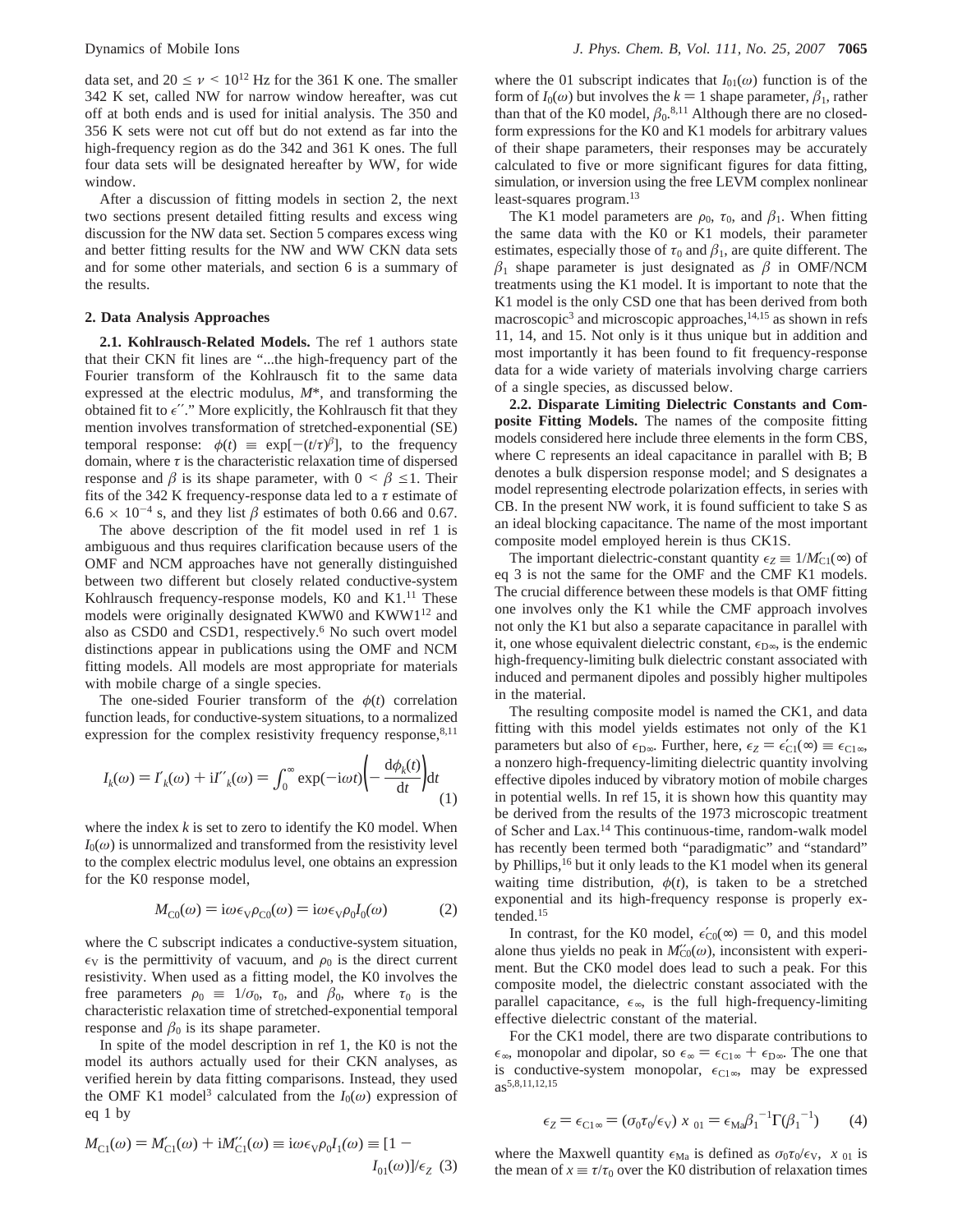**TABLE 1: Fitting Results for Narrow-Frequency-Range CKN Data at 342 K***<sup>a</sup>*

| #, model       | level        | $100S_F$ | $10^{-9}\rho_0$ ( $\Omega$ -cm) | $\tau_0$ or $\tau_{0M}$ (s) | $\beta_0$ , $\beta_1$ , or $\beta_{1M}$ | $\epsilon_{\text{C1}}$ or $\epsilon_{\text{OMF}}$ | $\epsilon_{\rm D\infty}$ | $\epsilon_{\infty}$ |
|----------------|--------------|----------|---------------------------------|-----------------------------|-----------------------------------------|---------------------------------------------------|--------------------------|---------------------|
| 1 CK0          | M            | 25.8     | 1.58                            | $6.6 \times 10^{-4}$ F      | 0.665 F                                 |                                                   |                          | 8.64                |
| 2 K1           | М            | 27.7     | 1.35                            | $6.6 \times 10^{-4}$ F      | 0.665 F                                 | 7.37                                              |                          | 7.37                |
| 3 K1           | $M-U$        |          | 1.27                            | $6.68 \times 10^{-4}$       | 0.669                                   | 8.19                                              |                          | 8.19                |
| 4 K1           | $M-P$        | 15.2     | 1.60                            | $6.13 \times 10^{-4}$       | 0.526                                   | 7.93                                              |                          | 7.93                |
| 5 K1S          | М            | 9.08     | 1.38                            | $5.65 \times 10^{-4}$       | 0.552                                   | 7.81                                              |                          | 7.81                |
| 6 CK1          | М            | 10.4     | 1.69                            | $[6.71 \times 10^{-9}]$     | 0.158                                   | 0.062                                             | 7.64                     | 7.70                |
| 7 CUNS         | M            | 7.21     | 1.32                            | $1.60 \times 10^{-5}$       | $1/3$ F                                 | 0.822                                             | 6.89                     | 7.71                |
| 8 CUNS         | $M-13$       | 5.27     | 1.40                            | $1.81 \times 10^{-5}$       | $1/3$ F                                 | 0.877                                             | 6.63                     | 7.51                |
| 9 CK0S         | М            | 6.97     | 1.34                            | $5.28 \times 10^{-4}$       | 0.518                                   |                                                   |                          | 7.76                |
| <b>10 CK0S</b> | $M-13$       | 2.58     | 1.44                            | $6.22 \times 10^{-4}$       | 0.477                                   |                                                   |                          | 7.63                |
| 11 CK1S        | М            | 5.39     | 1.45                            | $[2.58 \times 10^{-8}]$     | 0.176                                   | 0.079                                             | 7.54                     | 7.62                |
| 12 CK1S        | $M-13$       | 2.24     | 1.51                            | $[2.35 \times 10^{-8}]$     | 0.175                                   | 0.074                                             | 7.39                     | 7.46                |
| 13 CK1S        | $\sigma$     | 6.04     | 1.47                            | $[8.52 \times 10^{-7}]$     | 0.230                                   | 0.270                                             | 7.36                     | 7.63                |
| 14 CK1S        | $\sigma$ -13 | 2.23     | 1.55                            | $[3.54 \times 10^{-8}]$     | 0.179                                   | 0.088                                             | 7.36                     | 7.44                |
| 15 K1S         | $\sigma'$    | 6.81     | 1.37                            | $[2.72 \times 10^{-6}]$     | 0.263                                   | 0.404                                             |                          |                     |
| 16 K1S         | $\sigma$ -13 | 2.43     | 1.52                            | $[3.22 \times 10^{-8}]$     | 0.178                                   | 0.083                                             |                          |                     |
| 17 K1          | $\sigma'$    | 7.30     | 1.56                            | $[5.03 \times 10^{-7}]$     | 0.217                                   | 0.226                                             |                          |                     |
| 18 K1          | $\sigma$ -13 | 2.67     | 1.65                            | $[5.28 \times 10^{-9}]$     | 0.157                                   | 0.050                                             |                          |                     |
| 19 CK1         | M''          | 2.58     | 1.57                            | $[5.85 \times 10^{-9}]$     | 0.159                                   | 0.050                                             | 7.42                     | 7.47                |
| 20 CK1         | $M''-13$     | 2.30     | 1.58                            | $[5.73 \times 10^{-9}]$     | 0.160                                   | 0.048                                             | 7.38                     | 7.43                |

*<sup>a</sup>* Here level designates the level and type of the data fitted. Parameter estimates enclosed in brackets [] have relative standard deviations of 0.5 or greater. The symbol S, as in K1S, indicates the presence in the fitting model of a series blocking specific capacitance of the order of  $10^{-10}$  F/cm, while C, as in CK1, designates a parallel specific capacitance leading to the dielectric constant estimates in the  $\epsilon_{\text{D}\infty}$  column. The F symbol indicates that a parameter value is fixed. All fit results used proportional weighting (P), except that indicated with U, unity weighting. All fits involved 17 data points except those marked 13, where the three highest frequency values and one outlying lower value were omitted. K1 and K1S models are of OMF character and involve  $\tau_{0M}$  and  $\beta_{1M}$  parameters.

involving the CK1 fit value of  $\beta_1$ , and  $\Gamma$  is the Euler gamma function. Note that these averages equal 1, 6, and 720 for  $\beta_1$ values of 1, 1/3, and 1/6, respectively. CK1-model fitting yields estimates of  $\epsilon_{D\infty}$  and the parameters of eq 4, allowing the calculation of the corresponding value of  $\epsilon_{C1\infty}$ , not a separate fitting parameter in the LEVM program.

For the OMF,  $\epsilon_Z$  was originally defined as  $\epsilon_{D\infty}$ <sup>3</sup> Since no other contributions to the full high-frequency-limiting dielectric constant,  $\epsilon_{\infty}$ , are recognized in the OMF approach,  $\epsilon_{\text{Z}}$  is now usually identified as  $\epsilon_{\infty}$  for this model. In order to allow ready identification of OMF parameters, a subscript M (for Moynihan) will be added to their designations hereafter. Then the OMF-K1 approach leads to

$$
\epsilon_Z = \epsilon_{\text{OMF}} \equiv (\sigma_{0M} \tau_{0M} / \epsilon_V) \langle x \rangle_{01M} = \epsilon_{\text{MaM}} \beta_{1M}^{-1} \Gamma (\beta_{1M}^{-1}) \tag{5}
$$

where  $\epsilon_{\text{MaM}} \equiv \sigma_{0M} \tau_{0M} / \epsilon_{\text{V}}$ . One expects only small differences between the fit estimates of  $\sigma_0$  and  $\sigma_{0M}$ . Like  $\epsilon_{C1\infty}$ ,  $\epsilon_{0MF}$  is a calculated quantity but not solely a conductive-system one.

The above results show that fits of a data set with the CK1 model allow values of both  $\epsilon_{C1}$ <sup>∞</sup> and  $\epsilon_{D}$ ∞ to be separately estimated, while the CK0 and OMF-K1 model fits yield estimates of only their sum,  $\epsilon_{\infty}$ . In the majority of cases, the CK1 leads to appreciably better fits, including smaller estimates of the parameter uncertainties, than do the other two models. But note that the OMF model, a conductive-system one, derived from the SE  $\phi_0(t)$  conductive-system correlation function,<sup>3,15</sup> nevertheless, directly involves through eqs 3 and 5, the eq 5  $\epsilon_Z$  $= \epsilon_{\infty}$  quantity, one that implicitly but necessarily includes terms associated with both dipolar and ionic processes since it includes no separate fitting parameter representing  $\epsilon_{D\infty}$ . It is clearly inappropriate for a purely conductive-system model to directly involve purely dipolar effects through  $\epsilon_{D\infty}$ .

This theoretical inconsistency<sup>7</sup> leads to the experimentally observed fact that K1 fitting parameters estimated from fits of data at all immittance levels except those at the  $\sigma'$  and  $\epsilon''$  levels, where  $\epsilon_{D∞}$  plays no role, depend on the value of  $\epsilon_{D∞}$ . In contrast, CK1 complex or separate-part fits at all immittance levels yield closely the same K1 parameter estimates independent of  $\epsilon_{D\infty}$ , provided that a good fit is present for any level. Thus, for example, OMF fits of  $M(v)$  or  $M''(v)$  yield very different  $\beta_{1M}$ estimates from those following from OMF fits at the  $\epsilon''$  level (e.g., refs 7, 8, 9, and 11). Also, as expected, CK1 and OMF-K1  $\beta_1$  and  $\beta_{1M}$  fit estimates are the same for this data level. The crucial inconsistency of the OMF K1 approach is avoided in both the CK0 and the CK1 composite models by including a separate fitting parameter to account for  $\epsilon_{\infty}$  or  $\epsilon_{D^{\infty}}$ .

The failure of the OMF approach does not mean that its main element, the K1 response model, is inapplicable since the CMF CK1 model properly decouples dielectric- and conductivesystem processes. Further, it has also been shown that for homogeneous materials allowing charge motion in three dimensions the CK1 shape parameter,  $\beta_1$ , should equal 1/3, independent of temperature and ionic concentration, $8$  as often found experimentally. The resulting composite model has been termed the CUN, since it seems to be quasi-universal. In contrast, the increase of  $\beta_{1M}$  toward unity with increasing temperature, decreasing ionic concentration, or both has been interpreted as a measure of ion-ion correlation.1,2,4,17,18 Because of the crucial defect in the OMF approach, such  $\beta_{1M}$  variation is meaningless and is thus unrelated to possible ion-ion correlation.

## **3. Some Fitting Results and Analysis for the NW Data Set**

In ref 1, Ngai et al. show isothermal  $\epsilon''(v)$  and  $M''(v)$ frequency responses of CKN over a temperature range of 342- 361 K. In this range, CKN is a supercooled liquid with very high viscosity. Since Ngai et al. present fits of intermediatefrequency-range 342 K data only in the neighborhood of the peak of the *M*′′(*ν*) response, appropriate for excess-wing analysis, I shall first analyze the same region here, all data kindly provided by Dr. Peter Lunkenheimer.19

Table 1 and Figures 1 and 2, which illustrate some of the fitting results presented in the table, compare the appropriateness of various fitting models, particularly for fitting data only over two limited frequency-response windows extending up to about 50 kHz and to nearly 1 MHz. Although much experimental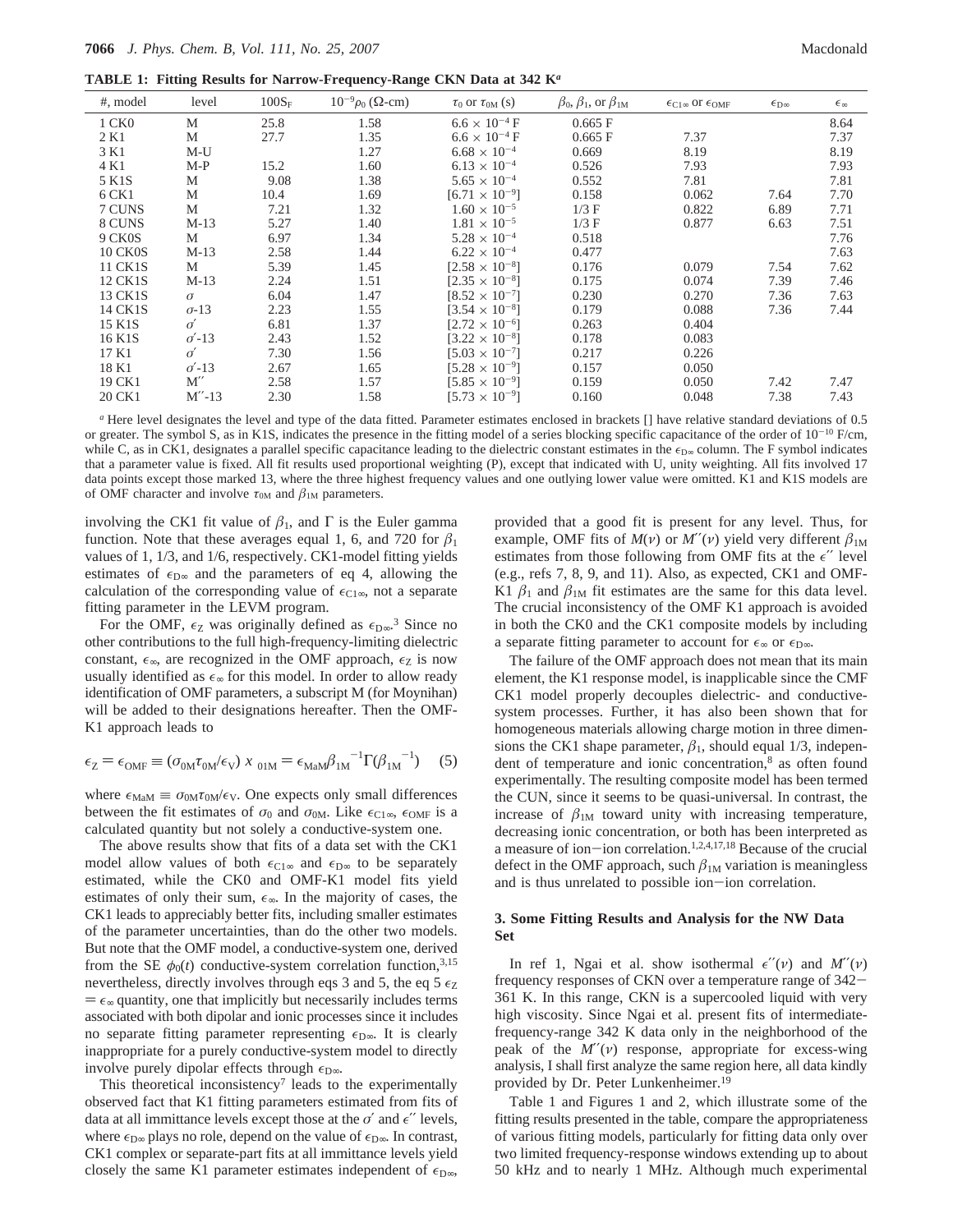

**Figure 1.** Log-log plots of 342 K CKN complex *<sup>M</sup>*(*ν*) NW data and the results of fitting with various conductive-system models defined in the text. Here and elsewhere,  $v_n$  is 1 Hz. The right-hand numbers following "fit" in the caption identify the associated rows in Table 1.



**Figure 2.** Log-log plots of wider-range 342 K CKN  $\sigma'(\nu)$  and  $M''(\nu)$ NW data sets compared with limited-range points calculated from a CK1S  $M(v)$  fit and extrapolated as shown. Here  $\sigma_n$  is 1 mho/cm.

ionic-response data does not extend much beyond the latter value, some Lunkenheimer CKN data sets actually extend nearly to 1 GHz, a much wider window, and results of fitting 342- 361 K data over such ranges will be discussed in section 5.2.2.

In order to resolve the question of whether the CK0 or OMF-K1 fitting model was used in ref 1 for CKN data fitting and to examine the conclusions drawn from such fitting and discussed

therein, I have carried out new detailed and accurate complex nonlinear least-squares fits of the data they considered, with results shown in Figures 1 and 2 and in Table 1. The first two rows in Table 1 show CK0 and K1 fits of the limited-range complex CKN data at the  $M(\nu)$  level. For these fits, the ref 1 values of  $\tau_{0M}$  and the average  $\beta_{1M}$  were taken fixed, and the direct current conductivity parameter,  $\rho_0$ , was a free fitting variable in both fits, as was also  $\epsilon_{\infty}$  in the CK0 fit. The quantity  $100S_F$ , whose values are listed in the table, is the percent relative standard deviation of a fit, calculated from its residuals. In general, values of 1 to 2% or less represent good fits, and those of 10% or more are very poor. Thus, these first two fits are exceptionally poor. Note that for all K1-model fit results shown in Table 1, the characteristic relaxation time is denoted by  $\tau_{0M}$ , while  $\tau_0$  is used for all other fits with models that involve a parallel capacitor, such as CK0 and CK1.

The third row of the table shows OMF-type K1-fit results similar to those of the second row but with all parameters free and unity weighting, a weighting type that emphasizes large data values. In Figure 1, the row-1 and row-3 fits are compared to the data. Note that when a fit point symbol appears with its center very close to that of its associated data point, the fit is excellent; further, the sizes of the symbols in the graphs are unrelated to the uncertainty of each fit point.

Comparison of the row-1 and row-3  $M''(\nu)$  results with that of the fit in Figure 6 of ref 1 shows that the CK0 results are quite different, but those of the present row-3 K1-M-U result are closely similar. Thus, it is clear that, in spite of an ambiguous description, the OMF-K1 model was used for the fits of the CKN data of ref 1. The lowest-frequency *M*′′(*ν*) point in Figure 1 and a plot of the *M*′(*ν*) data were not included in the Ngai CKN analyses of ref 1, so no low-frequency discrepancies appeared in their results. Note that appreciable differences in their parameter estimates do appear between the differently weighted K1-M-U and K1-M-P fit results shown in rows 3 and 4 of Table 1, an indication of inappropriate fitting models.

The low-frequency differences between data and fit points for the K1 fits suggest the need to account for the presence of electrode polarization effects. Although such effects have often been well-represented by a series constant-phase element, the  $SCPE<sub>1</sub><sup>9,20</sup>$  for the present limited-range data, a series blocking capacitor yields equivalent results with one less free parameter and so has been used herein; its presence is indicated with an S, as in the K1S composite model of row 5. As shown in the table, its inclusion reduces the percentage relative standard error of the fit from 15.2% for the K1 M-P to about 9% for the K1S, slightly better than that of the CK1 fit of row 6, which, as Figure 1 shows, exhibits appreciable low-frequency discrepancies in its  $M'(v)$  response. The row-7 and row-8 CUNS results, involving 17 and 13 data points, respectively, are better than those of the K1S but appreciably poorer than the CK0S and  $CK1S$  ones of rows  $9-12$ . Clearly, the CUNS model is not as appropriate here as the CK0S and CK1S ones.

Note that eliminating the poorly fitting three highest frequency data points and the fourth smallest one, so that the remaining number of points becomes 13, appreciably improves the fits. Thus, on comparing the row-9 and row-10 results and the row-11 and 12 ones, one sees that the  $100S_F$  values are reduced by more than a factor of 2 without much change in the estimated parameters, a good indication of an appropriate model.

However, the comparable values of  $100S_F$  for the CK0S and CK1S fits raise the question of which is the more appropriate for the present data. Although the CK1S  $100S_F$  values are slightly smaller than those of the CK0S, all CK1 fits of the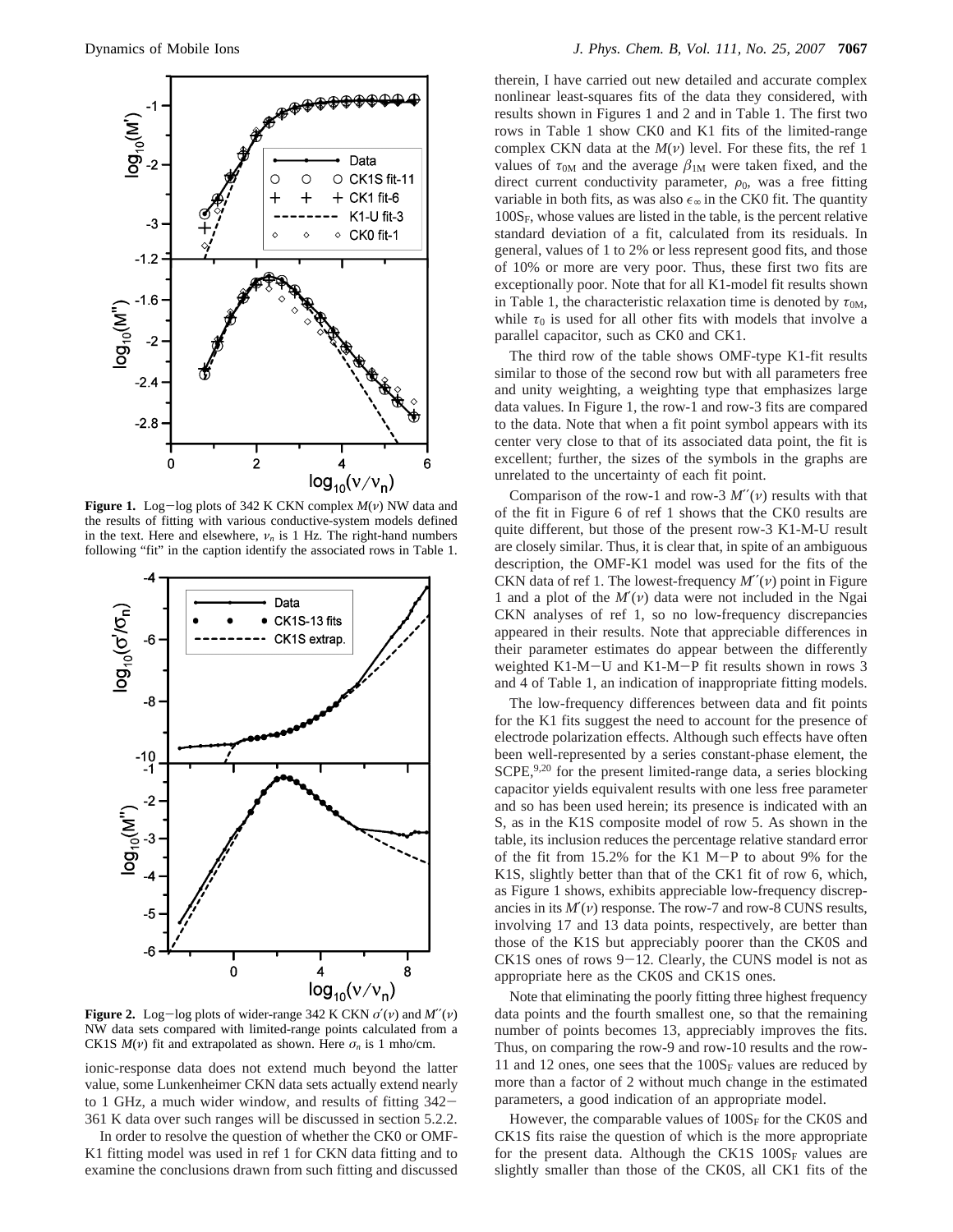present data lead to very small and uncertain estimates of  $\tau_0$ . For small  $\beta_1$  values, where the complex plane plot of the K1- $M(\nu)$  model approaches flatness over most of its range,<sup>11</sup> there is a very high correlation between  $\beta_1$  and  $\tau_0$  estimates, making the latter ones quite uncertain. Nevertheless, taking each  $\tau_0$  fixed and varying it in the neighborhood of its free-fit estimate showed that the latter led to the smallest  $100S_F$  value and so to the best fit. Thus, the  $[\tau_0]$  values shown in the table may be at least somewhat significant.

A test of whether or not errors in the data were significant for the differences between the CK0S and CK1S 13-point fit results was carried out by using the estimated parameter values of rows 10 and 12 of the table to calculate exact responses for these models. Then, these exact data sets were each fitted by the opposite model. The resulting  $100S_F$  values were only slightly smaller than those in the table and the parameter estimates were all close to those shown there. In addition, the uncertainty of the row-12  $\tau_0$  estimate was 0.74 and that obtained from fitting the exact CK0S data with the CK1S model was 0.72, showing that these large uncertainties are indeed structural. The rest of the analyses deal with K1-model fits rather than K0-model fits.

When the parameter values obtained from the CK1S-M-13 and CK1S-*σ*-13 fits are used to extrapolate the response range, one obtains the results shown in Figure 2, which includes all of the available 342 K CKN data except that above  $10^9$  Hz. The slope of the extrapolated  $\sigma'(\nu)$  line in the high-frequency region,  $1 - \beta_1$ , is about 0.82 here, while that of the data is close to unity, nearly constant loss (NCL). Results of CSD analyses of the full-range CKN data that eliminate this discrepancy are discussed in section 5.2.

Comparison of the two CK1S-M fit parameter estimates and those of the  $CK1S-\sigma$  ones in the table indicates reasonable agreement, especially for the 13-point ones, another indication of an appropriate fitting model. Particularly interesting are the comparisons of the various  $\beta_1$  estimates of appreciably less than 1/3. Such low- $\beta_1$  behavior suggests that the material is not mesoscopically or microscopically homogeneous for supercooled liquids such as CKN. Note that the CK1S-M-13  $\beta_1 = 0.175$ estimate is close to the row-16 K1S-*σ*′-13 one of 0.178, just as expected since  $\epsilon_{D\infty}$  plays no role in *σ*<sup>'</sup> fits and its effects are properly accounted for in CMF CK1-model fitting at all levels.

Good agreement is also present between the row-18 through 20 K1- $\sigma$ <sup>2</sup>-13 and the CK1  $M''(v)$   $\beta_{1M}$  fit estimates of 0.157, 0.159, and 0.160. These results are thus all fully consistent. However, a comparison of the OMF K1-M  $\beta_{1M}$  estimates of 0.67 to 0.53 of rows 2 through 4 and all of the other K1 estimates listed in the table shows a high degree of inconsistency, just as found in the past for the many materials where meaningful CK1-model  $\beta_1$  estimates close to or exactly equal to 1/3 are common. So even for much smaller  $\beta_1$  situations, the crucial inconsistency of the OMF approach remains present.

## **4. Excess Wing Considerations**

The same OMF fitting results of the Lunkenheimer 342 K  $M''(\nu)$  and  $\epsilon''(\nu)$  CKN data shown in Figures 5 and 6 of ref 1 also appear in two 2003 publications of Ngai $17$  and Ngai et al.<sup>18</sup> These authors draw attention to the deviation of the *M*′′(*ν*) fit curve from the data at frequencies above its peak, called an excess wing:<sup>1,17</sup> response "in excess of the fit by either the Kohlrausch function or the Davidson-Cole function".1 This deviation also is essentially that appearing in the K1-U fit of the  $M''(v)$  data shown in the present Figure 1, where unity weighting was used to ensure a closer fit of the model to the

peak region of the data. An important part of the Ngai work on CKN and other conducting materials is the discussion and proposed physical-model explanations of excess wing response.

Since excess wings have been appearing in published work, usually without plausible physical explanation, since the 1973 original modulus formalism work, $3$  they are highly significant and thus deserve more detailed attention. First, Ngai and his collaborators do not cite the earlier CKN data analysis work of Lunkenheimer and  $Loidl<sup>21</sup>$  where the excess wing, electrode polarization effects, and fitting in the wing region are all discussed. Further, by considering only a restricted frequency range, Ngai et al. show no data that might be associated with electrode polarization effects, as discussed in section 3 above.

In fact, Lunkenheimer and Loidl showed in 2002 that a dielectric-system Davidson-Cole fitting model provided a good fit of the 342 K CKN *M*′′(*ν*) data over the same frequency range as that of the present Figure 1, thus leading to no excess wing discrepancy, in apparent contradiction to the Ngai et al. conclusion cited above. However, note that the Davidson-Cole model, whether representing conductive- or dielectric-system dispersion, $^{11}$  is somewhat empirical, and in addition, dielectric dispersion seems much less likely than does conductive-system dispersion for the thermally activated ion-conducting material CKN. Thus, the present work is concerned with the latter approach.

#### **5. Excess-Wing Analysis Methods and Results**

**5.1. Fitting and Analysis of the NW Limited-Range 342 K CKN Data Set.** For situations involving mobile ions and the likelihood of conductive-system dispersion, there are several different approaches to describe and possibly fit high-frequency excess wing effects. Although the presence of a completeblocking series capacitor, as in the fit models of Table 1 with an "S" in their names, affects only low-frequency behavior, it is often desirable to replace or add to such an electrode polarization model a series constant-phase element,  $\sigma_{SC} \equiv \epsilon_V A_{SC}$ - $(i\omega)$ <sup>*γ*sc</sup>, with 0 < *γ*<sub>SC</sub> ≤ 2, as mentioned in section 3.9,20

Such an SCPE model affects not only low-frequency but also high-frequency response, and for the latter, its series combination with just a frequency-independent dielectric constant, such as  $\epsilon_{\infty}$ , leads to log-log slopes of  $\sigma'(v)$  of  $(2 - \gamma_{SC})$  and  $\gamma_{SC}$ .<sup>22</sup> For  $\delta = 1 - \gamma_{SC} \ll 1$  an NCL condition, the slope thus changes  $\delta \equiv 1 - \gamma_{SC} \ll 1$ , an NCL condition, the slope thus changes from  $1 + \delta$  to  $1 - \delta$  as the frequency increases, where  $\delta$  may be positive or negative. References 9, 11, and 20 show examples where the inclusion of an SCPE in the composite fitting model allows excellent fitting of an excess wing region, as well as associated NCL regions where the  $\sigma'(\nu)$  slope is near unity. However, electrode polarization effects are not necessarily the only reason for the appearance of an excess wing.

The results in Table 1 and Figure 1 show that the CKN *M*′′- (*ν*) wing region is well-fitted by either the CK1S or the CK1 composite model; so for this frequency region, no series electrode-polarization function is needed. The matter is made particularly explicit by the CUN-model synthetic data results of Figures 7 and 8a of ref 11. They show that as the  $r_{DC} \equiv$  $\epsilon_{D∞}/\epsilon_{C1∞}$  ratio increases from 0, the *M''*(*v*) peak region of the response progressively narrows and approaches closer and closer to a single-time-constant Debye response, followed at higher and higher frequencies by a tail involving characteristic K1 response with a limiting log-log slope of  $\beta_1 = -1/3$ .

Although the estimated  $\beta_1$  values of the present CK1S fits are appreciably smaller than  $1/3$ , the  $r<sub>DC</sub>$  value for the row-12 CK1S-M-13 fit is close to 100, and it is the combination of the peak-region nearly-Debye response, as shown by that of the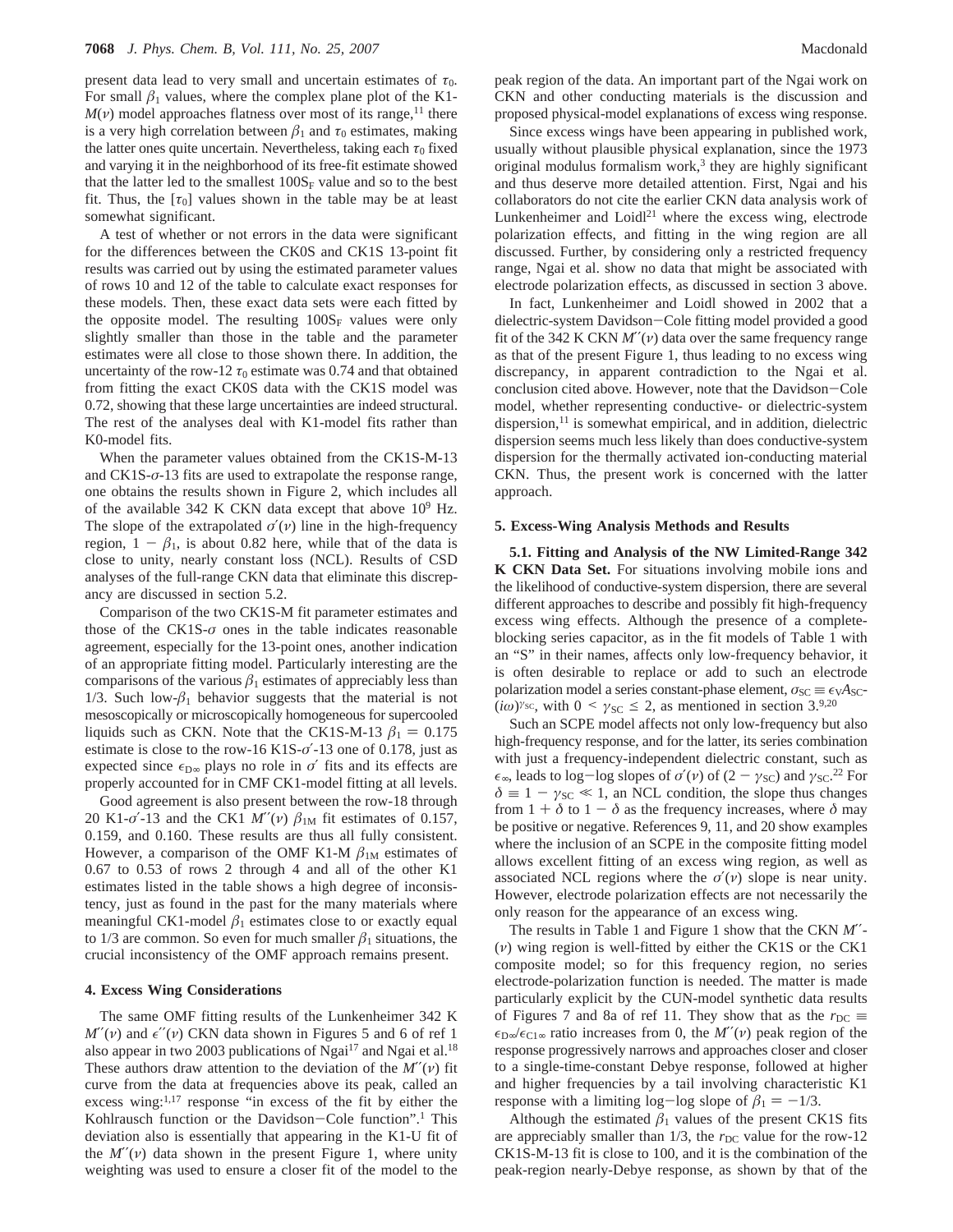row-3 OMF K1-M results in the table, and the high-frequency region of the Figure1 CK1 response beyond the peak that leads to excellent fitting of the wing region.

Next, it is instructive to define the basic Debye-response relaxation time associated only with  $\epsilon_{D\infty}$  and  $\rho_0: \tau_D \equiv \epsilon_V \epsilon_{D\infty} \rho_0$ . The  $\beta_1 = 1$  limit is not meaningful for the CMF,<sup>11</sup> but for this value,  $\epsilon_{\text{Cl}\infty} = \epsilon_{\text{Ma}} \equiv (\sigma_0 \tau_0/\epsilon_{\text{V}})$ , with  $\tau_0 \neq \tau_{\text{D}}$ . On the other hand, when  $\beta_{1M} = 1$ ,  $\epsilon_{0MF} = \epsilon_{MaM} \equiv (\sigma_{0M}\tau_{0M}/\epsilon_{V})$  with  $\tau_{0M} = \tau_{D}$ , so  $\epsilon_{\text{OMF}} = \epsilon_{\text{D}\infty}$  in this limit. The ratios  $r_{\text{DC}}$  and  $t_{\text{MD}} \equiv \tau_{\text{OM}}/\tau_{\text{D}} =$  $\epsilon_{\text{DOM}}/\epsilon_{\text{D}\infty}$  are measures of the approach of the frequency response to Debye behavior. It is important to realize that the approach toward CK1 Debye response, for example, as ion concentration decreases toward zero, is only indirectly associated with the probable decrease in ion-ion correlation, and this limiting response is *not* the no-correlation very-high-frequency limiting Debye response of the NCM or of the more appropriate cutoff model.<sup>10</sup>

Since the two quite different fitting approaches discussed above have been shown to lead to excellent quantitative fits of conductive-system wing regions for different materials, it is worthwhile to see how they can be distinguished by using the above measures. For the 24 °C  $Li_2O \cdot Al_2O_3 \cdot 2SiO_2$  (LAS) data of ref 3, where the OMF excess wing first appeared, recent CMF  $CUNS$  analysis<sup>11</sup> provides a good fit of the short excess wing region as well as reasonable parameter estimates, including an estimate of  $\epsilon_{D\infty}$  of about 6.1. The result for  $r_{DC}$ , about 2.2, is sufficiently close to zero to show that the experimental response is dominated by that of the  $\beta_1 = 1/3$  K1 model with only minor shape distortion arising from the nonzero value of  $\epsilon_{D\infty}$ ; so for this situation, it is high-frequency electrode polarization effects that lead to a good fit of the wing-region response. On the other hand, a K1-U OMF fit of the same data led to typical excesswing deviations, with  $\beta_{1M} \approx 0.45$ ,  $\tau_D \approx 6.6 \times 10^{-4}$  s, and  $\tau_{0M}$  $\approx 3.9 \times 10^{-4}$  s. The resulting estimate of  $t_{MD}$  was about 0.59, showing that  $\epsilon_{\text{DOM}}$  was fairly close to its pure Debye limiting value of  $\epsilon_{D\infty}$ . However, remember that the OMF is an invalid fitting approach.

For the limited-range CKN data of Figures 1 and 2, it is clear that the *M*′′ excess-wing region does not extend to sufficiently high frequencies to reach the limiting K1-model slope region, about  $-0.175$  here. The actual slope reaches a value of about  $-0.49$  and is about  $-0.46$  at its high-frequency end, with its magnitude decreasing with increasing frequency, as shown in Figure 2. Extrapolation of the response of the model using its fit parameters shows that it is not until about  $\nu = 10^{11}$  Hz that the limiting  $-\beta_1$  slope is reached, although the crossover of the lower- and high-frequency slope lines occurs at  $v \approx 3 \times$ 107 Hz; see Figure 2 and the wide-range fit results discussed in section 5.2.2. It is this situation that makes the estimates of the CK1S  $\tau_0$  parameter so uncertain for the Table 1 fits. Nevertheless, a good fit of the data is not obtained if the K1 parameters of the model are replaced by only a Debye response: a free resistivity parameter and a free dielectric constant one in parallel (achieved, for example, by fixing  $\beta_1$  and setting  $\tau_0$  to a fixed value of  $10^{-30}$  or less). Thus, the K1 part of the composite fitting model is necessary for a good fit.

Although the present CK1S model with only a series blocking capacitor does not lead to fitting of the nearly constant-loss region of the data shown in Figure 2 for  $\nu > 10^6$  Hz, addition of an SCPE power-law response function in parallel with a blocking capacitor leads to excellent fitting of the NCL region over its range of several decades. Since a series model is needed in any case to represent the low-frequency response clearly associated with electrode polarization and it is known that a

SCPE can lead to significant low-frequency and high-frequency response, it is not surprising that it can well represent NCL behavior.9,20

It seems clear that if electrode polarization effects are present for a set of data and the modeling of the full data with an SCPE leads to good fitting of an extended NCL high-frequency region, the alternate representation of NCL response by a parallel constant-phase element, the PCPE, is then unnecessary.<sup>9,11,23</sup> There are, however, some low-temperature situations where it appears that a PCPE is superior to the SCPE.<sup>9</sup> Certainly, more experimental and fitting work is needed to see if the SCPE is always the best choice for accounting for both low-frequency and high-frequency effects or even perhaps only for lowfrequency electrode polarization ones. Another possibility is illustrated in the next section.

Ngai and his collaborators do not fit the excess-wing region of the data they discuss for conductive-system situations. Instead, they only use the OMF to fit the peak of the *M*′′(*ν*) responses and then invoke physical processes that they believe are appropriate for the excess wing and higher-frequency regions, all in terms of the presence or absence of ion-ion correlation effects and the NCM.1,17,18 They propose that an extended version of the NCM leads to NCL behavior involving ions independently hopping with low probability out of asymmetric double-well potential cages. At frequencies below the onset of NCL, they define a transition region of finite range representing times where ions begin to become correlated until the "full cooperative" hopping regime of the OMF occurs at a lower frequency.17 Further, they invoke the NCM to calculate the characteristic relaxation time for independent relaxation (Debye response in the frequency domain), a value that, surprisingly, falls within the transition region in the medium-frequency range rather than close to the usual value of about 1 ps for the conventional NCL.

Finally, it should be noted that since the present CSD fitting approach is not directly relevant to the excess wing behavior observed for nearly pure DSD dielectric glass-forming materials such as glycerol, the "remarkable similarities"<sup>1</sup> between their excess wings and those for ionically conducting glasses and ion-conducting supercooled liquids such as CKN are not explained by either the present approach or by the inappropriate ones of Ngai and his coauthors.

**5.2. Excess-Wing Correction for Various Materials, Temperatures, and Ionic Concentrations.** *5.2.1. Summary of Some Previously Published Relevant Work. A reviewer has stated that* although the author of the present work "makes a convincing case of the problems with existing models and the improvements of his model, it is not so clear that he has demonstrated this in the data." The reviewer then suggests that the model needs to be applied to more systems and to CKN data for a range of temperatures. Therefore, these matters are further addressed in this and the next section.

Comparisons were made in 2004 between the  $\beta_1$  estimates following from OMF K1- and CMF CK1-model fits for several different ion-conducting glasses at different temperatures and ionic concentrations,<sup>7</sup> all leading to large OMF  $\beta_{1M}$  values dependent on both types of exogenous variables and, in contradistinction, to better-fitting CMF values all close to 1/3, the UN-model value. Similar results were found in 2002 for the material  $0.88ZrO_2 \cdot 0.12Y_2O_3$  for the range 464-583 K.<sup>23</sup>

In addition,  $M''(\omega)$  graphs for Na<sub>2</sub>O·3SiO<sub>2</sub> at 273 K<sup>22</sup> and at 321  $K^{24}$  show characteristic OMF excess-wing behavior and excellent no-wing CMF fits for these temperatures. Similar *M*′′- (*ω*) excess-wing graphs for  $Li<sub>2</sub>O·Al<sub>2</sub>O<sub>3</sub>·2SiO<sub>2</sub>$  at 297 K appear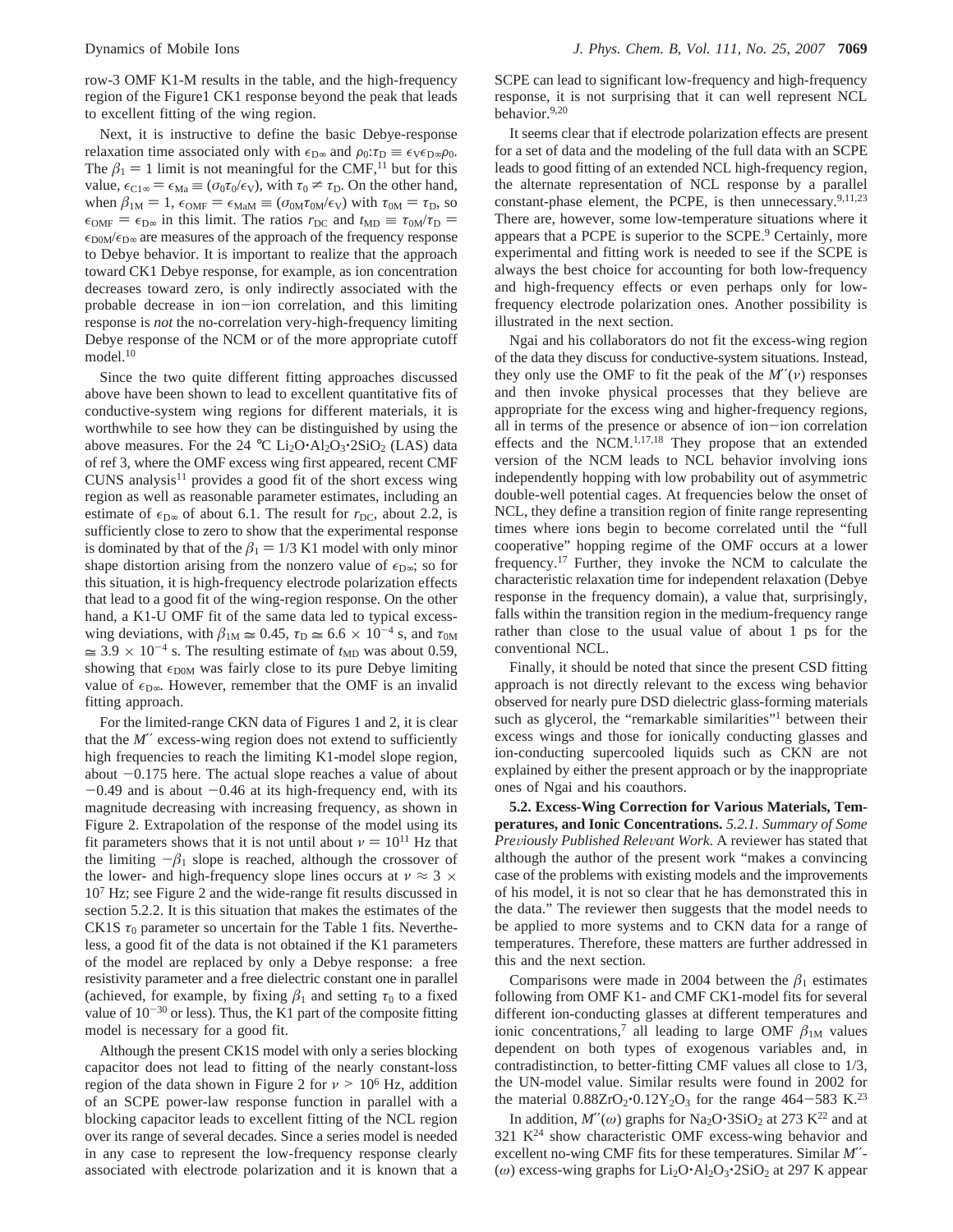

**Figure 3.** Log-log plots of WW 342 K CKN  $\rho'(\nu)$  and  $\rho''(\nu)$  data and fits and dissection results involving the responses of reduced sets of the full-fit parameter estimates. Here  $\rho_n$  is 1 ohm $\cdot$ cm.

in refs 11 and 25 and in ref 26 for CKN at 350 K. All of these data sets were also fitted with the CK1 or UN models and led to far better fits than the OMF ones and to  $\beta_1$  values equal to 1/3 or close to it. Thus, plots demonstrating excess-wing OMF fits and no-wing excellent CMF fits for a variety of materials appear in the literature from 1997 to the present.

*5.2.2. Wide-Range Fitting Results and Interpretations for the CKN WW Data Sets.* Full CKN data set fittings for 342, 350, 356, and 361 K have been carried out, and pertinent results appear in Figures 3 and 4. The full fit model found to be appropriate here is denoted by  $(CK1\rho_{\infty})\cdot \rho_S\cdot ZC\cdot S$  and involves up to 11 possibly free parameters. The quantity in parentheses describes the K1 model with a small  $\rho_{\infty}$  term in series with it<sup>15</sup> and the combination in parallel with a capacitance *C*, representing the undispersed bulk dielectric constant  $\epsilon_{D\infty}$ . The symbol • is included here to emphasize that all quantities separated by it are in series. Here, S is a specific capacitance C<sub>EL</sub> in parallel with a resistivity  $\rho_{EL}$ , both used to model low-frequency electrode polarization effects.  $\rho_S$  is a very small series resistivity, and ZC denotes Cole-Cole response at the resistivity level,  $\rho_{ZC}$ - $(\omega) \equiv \rho_{ZC}/[1 + (i\omega \tau_{zc})^{\gamma_{zc}}].$ 

The 342 K complex fit results are first compared here to those for the smaller data windows discussed in Table 1 and section 5.1. The 342 K data set includes 272 data points, most of them concentrated at the highest frequency region. Several different measuring devices were used to cover this 13-decade range.<sup>19,21</sup> Figure 3 presents 342 K data and results at the complex resistivity level because that level allows the elimination of individual series elements independently and directly. Thus, not only the data and fits are included but also the responses of parts of the full response model are shown after dissection. Such dissection is carried out by calculating the exact response associated with selected sets of the estimated parameters of the full model.

First, model response was calculated without its electrode polarization part, S, and shows that its effect is only significant



8

 $log_{10}(v/v_{\rm n})$ 

**Figure 4.** Log-log plots of WW CKN *<sup>M</sup>*′′(*ν*) data and fits for the temperatures 342–361 K. Numbers shown after temperature identifica-<br>tions designate the amounts that each set of curves has been shifted tions designate the amounts that each set of curves has been shifted upward for clarity. OMF fit results showing excess wings are included for each data set, and the 361 K results also include the CK1 and the separate ZC model response parts of the full fit.

342K

4

 $\overline{2}$ 

 $\mathsf{C}$  $log_{10}(M")$ 

 $-2$ 

 $\mathbf 0$ 

here for the lower-frequency region of the imaginary part of the response. Then, further elimination of the ZC part of the response leads to significant changes in frequency region up to 100 Hz for the imaginary-part response and also above 10 MHz for the real part. Its absence leads to the lower decreasing response shown in the region above  $10^{10}$  Hz. The elimination of the  $\rho_s$  and  $\rho_{\infty}$  elements primarily affects the highest-frequency region of the real part of the response. Finally, the figure shows very significant but well-known differences above about 100 Hz between the CK1 and the K1 contributions to the response (see, e.g., refs 7 and 11).

Although the 272-point 342 K data set contains a great many more noisy data points than does the 17-point set discussed in sections 3 and 4, its  $S_F$  value of about 0.046 is appreciably smaller than that listed in line 11 of Table 1, and as Figure 3 shows, it fits the data very closely over the full range of more than 13 decades. Further, the fit of the full data no longer leads to the essentially undefined values of  $\tau_0$  for the small-window CK1S fits listed in the table. In fact, the estimated relative standard errors of all 11 free parameters of the full fit are less than 0.1 and most are of the order of 0.01 or less. The estimated values of  $\tau_0$ ,  $\beta_1$ ,  $\epsilon_{C1\infty}$ , and  $\epsilon_{\infty}$  were (3.93  $\pm$  0.37)  $\times$  10<sup>-6</sup> s,  $(0.276 \pm 0.004)$ , 0.471, and 8.49, respectively, all very different from, as well as more plausible than, the estimates shown in Table 1. As expected,<sup>15</sup> the well-estimated value of  $\rho_{\infty}$ , about 30 ohm·cm, was very small compared with that of  $\rho_0$  of about  $1.3 \times 10^9$  ohm cm but it nevertheless contributed usefully to the fit.

Figure 4 shows  $M''(\omega)$ -part data and fits following from full complex fits of the M-level data for the four temperatures shown. For clarity, results for the top three data sets and fits have been shifted upward by the amounts listed. Further, the available 350 K and 356 K data sets do not extend to as high frequencies as those of the other two sets. The  $\rho_S$  and  $\rho_{EL}$ parameters were not used for these two fits, but for the other two,  $\rho_S$  is crucially important. Its very well-defined estimated values were 0.081 and 0.049 ohm'cm for 342 and 361 K, respectively, and account for the difference between the final set of data points beginning at about  $2 \times 10^{11}$  Hz and the smaller-slope power-law response of the ZC shown in Figure 4 and discussed below. Further, extrapolation of the full model response to  $10^{14}$  Hz for either temperature, as suggested by Dr. Lunkenheimer,<sup>19</sup> shows that inclusion of  $\rho_s$  leads to a so-called

 $12$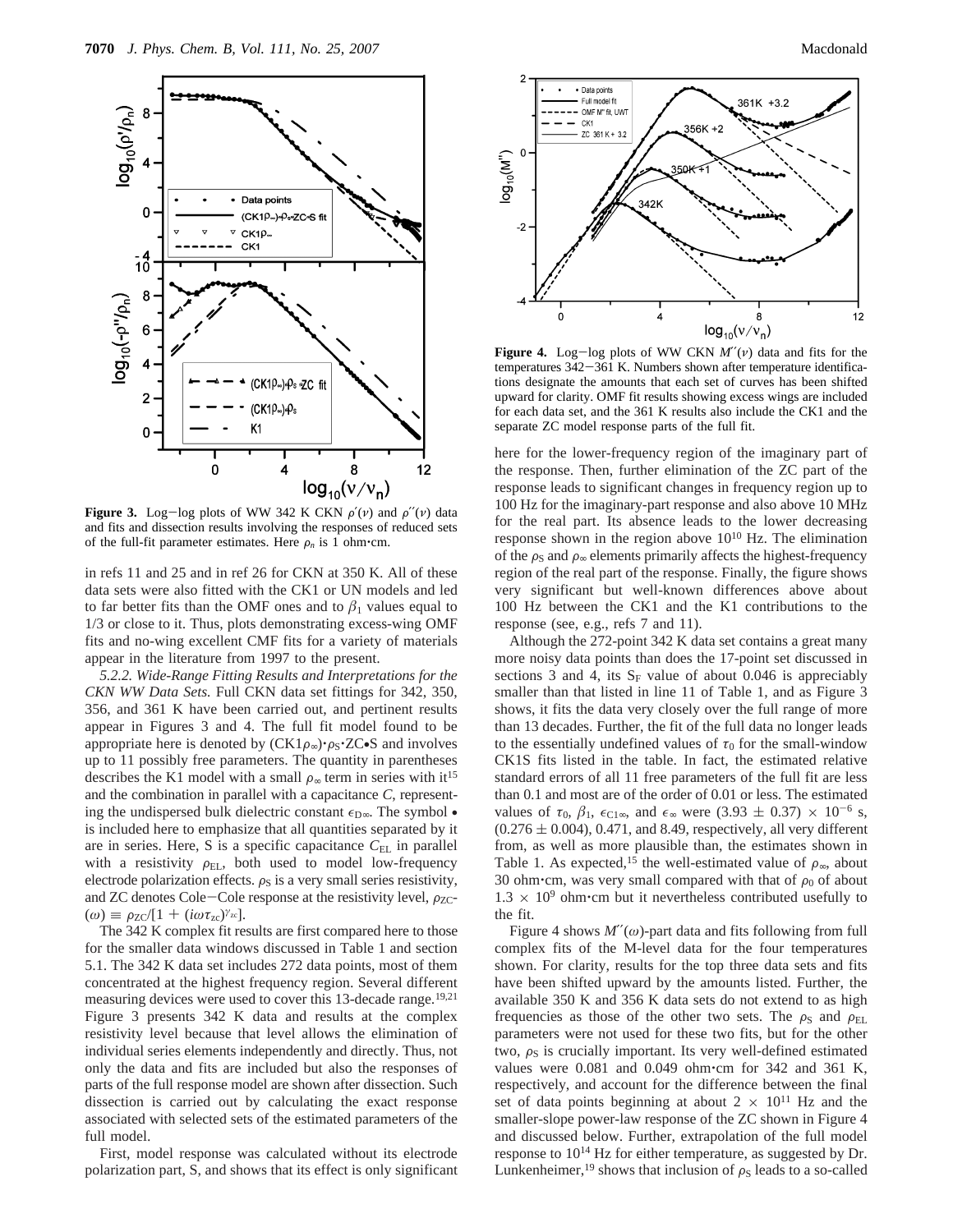Boson peak at about  $3 \times 10^{12}$  Hz and the response thereafter decreases, in agreement with data for other materials extending into this region.19,21

Although it is shown in ref 27 that inclusion of an SCPE in a composite CUN model can lead not only to modeling of electrode response but also to nearly zero-slope NCL response over a range of several decades, for the present data a peaked response function such as the ZC is required to model the quite evident low-frequency dispersive peak of the data in the 1 Hz region of the  $-\rho''(\omega)$  342 K results of Figure 3. Therefore, a separate electrode-polarization term is also needed. Note that the ZC dispersive response appears here as a difference at low frequencies between the full-fit results and those of the shortdash straight line. But the ZC-alone response line in Figure 4, derived from the full 361 K fit, shows that it also leads for that temperature to a high-frequency NCL slope of  $1 - \gamma_{SC} \approx 0.26$ , parallel to that of the data in the region from  $10^9$  to  $10^{11}$  Hz.

Figure 4 also shows OMF-fit results for all four temperatures. They involved just K1-model fits of the top part of the peaked response using unity weighting and led to  $\beta_{1M}$  estimates of the order of 0.64. In contrast, the full-model fits led to K1  $\beta_1$ estimates ranging from 0.276 to 0.298 with an average value of 0.287. These values, quite close to 1/3, are much more plausible than those ranging from 0.16 to 0.18 for the reduced range 342 K fit results shown in Table 1, even though the latter seem to provide reasonably consistent results except for their  $\tau_0$  estimates.

One must conclude that when the frequency range is too limited on the high-frequency side beyond the main dispersion peak, which occurs for the 342 K data between 100 and 1000 Hz, K1-model  $\beta_1$  estimates are suspect. The small differences between the full-model  $\beta_1$  estimates and the UNmodel value of 1/3 may be important here and possibly indicate conduction with an effective dimension somewhat greater than 3 or they may arise from systematic errors associated with an imperfect fitting model. It is significant, however, that the 361 K  $S_F$  value using K1 in the full model, 0.0298, only increases to 0.0306 when the UN model is used instead. Another possibility for explaining  $\beta_1$  estimates less than  $1/3$  is discussed below.

Figure 4 includes a long-dash line calculated using only the full-model 361 K CK1 estimated parameters, a line that is necessarily curved as discussed in ref 11. Although this curve shows a smaller excess-wing than does the OMF fit in the region of nearly zero slope,  $10^8$  to  $10^9$  Hz for the present data set, it is evident that such NCL behavior arises here mostly from a combination of  $CK1\rho_{\infty}$  and ZC responses. This conclusion, applicable for all four CKN data sets, thus indicates that it is not only inappropriate to use the "excess-wing" nomenclature for OMF fitting results but also better to recognize that fitting with an adequate model yields no excess wing. The emphasis should be on good-fitting models, not on one such as the OMF approach that is theoretically and experimentally inappropriate.

It follows from the Nernst-Einstein equation that, when the root mean square single-hop distance is temperature independent, the  $\epsilon_{\text{Cl}\infty}$  effective dielectric constant of eq 4 is proportional to *γN*/*T*, where *N* is the maximum mobile-charge-carrier number density and  $\gamma$  is the fraction of *N* ions that are mobile (see, e.g., refs 11 and 27). This then requires when *γN* is temperatureindependent that for thermally activated situations  $\rho_0/T$  and  $\tau_0$ should have equal activation energies. Such energies, calculated from the present K1-model estimated values were about 3.9 and 3.6 eV, respectively, very large unequal values. The more sensitive activation energy calculated directly from fit estimates

of  $T\epsilon_{\text{Cl}\infty}$  was about 0.23 eV with all four values or about 0.29 eV when that for the 361 K value was eliminated. Since the  $T\epsilon_{C1\infty}$  values were very nearly equal for 356 and 361 K, it appears likely that *γ* reaches a saturated value of unity at about 356 K and decreases with decreasing temperature to a value of about 0.68 at 342 K, interesting and provocative results for a supercooled liquid and ones that deserve further extension and analysis.

In 1974, Howell et al., $^{28}$  using the OMF approach, analyzed NW CKN data and briefly mentioned interactions of  $Ca^{2+}$ ,  $NO<sub>3</sub>$ , and  $K<sup>+</sup>$  ions, but recent molecular dynamics studies by Ribeiro<sup>29</sup> show that both mobile and immobile subsets of ions of all three types are present. His results also indicate that of the mobile ions  $NO_3^-$  and  $K^+$  were most mobile and  $Ca^{2+}$  ions were least mobile, with dynamical heterogeneity present for the system. Such heterogeneity may explain the present estimated  $\beta_1$  values of about 0.29 rather than the expected value of 1/3.

Dr. P. Lunkenheimer<sup>19</sup> has suggested to me that the two separate electrode polarization responses, modeled here by ZC and S, may be required because of the presence of two species of ions of appreciably different mobilities, with ZC modeling the partial blocking effects of the higher mobility set and S modeling that of the lower mobility ones. Nevertheless, only one CK1 hopping model is needed here for fitting the present data sets. Ribeiro's molecular dynamics results also suggest that the  $NO_3^-$  and  $K^+$  ions may have nearly equal mobilities and are strongly correlated. If so, one might expect that only a single K1 model might be necessary as part of the composite fit model and the observed  $\gamma$  may increase with increasing temperature to a maximum value because of the mobilization of the originally immobile ions of either or both of these species.

#### **6. Summary and Conclusions**

Here, I summarize important characteristics of the uniquely appropriate CK1 fitting model that are verified and confirmed from many fits and interpretations such as those of the present CKN data but have not been acknowledged and discussed in previous treatments using the OMF approach. The excess wings present in the  $M''$  and  $\epsilon''$  OMF K1 model fits of CKN data<sup>1</sup> are shown to be artifacts of this incorrect model, one where the data were fitted at the *M* level and then transformed to the  $\epsilon$ " level. The inappropriateness of the OMF model for fitting *M*-level data is thus inherited by the resulting  $\epsilon$ " plots, although the defect in the OMF approach does not affect individual separate  $\sigma'$  and  $\epsilon''$  fits, ones where the OMF and CMF K1model approaches are equivalent because  $\epsilon_{D^{\infty}}$  plays no role in  $\sigma'$  and  $\epsilon''$  responses.

The following additional physicochemical insights follow from the present work: First, a crucial error in the OMF approach is shown to be the source of its nonphysical fits of the present CKN data at the electric modulus level, evidenced here by the appearance of an excess wing at the right of the peak of  $M''(v)$  plots.<sup>1,3</sup> In contrast, the CK1S fitting model fits the NW data well at all immittance levels and leads to no excess  $M''(\nu)$  or  $\epsilon''(\nu)$  wing, thus avoiding the need for the inclusion of additional physical processes to achieve an excellent fit. For example, the introduction by Ngai and coworkers of NCM effects and their discussion of the onset of ion-ion correlation<sup>1</sup> are both unnecessary and nongermane to the analysis of data below the frequency region where NCL behavior begins to appear. Thus, the physically oriented processes they cite to explain their excess wings are irrelevant to the analysis of the CKN data.

The CK1 model, derived from both macroscopic and microscopic derivations, is the only one appropriate for fitting